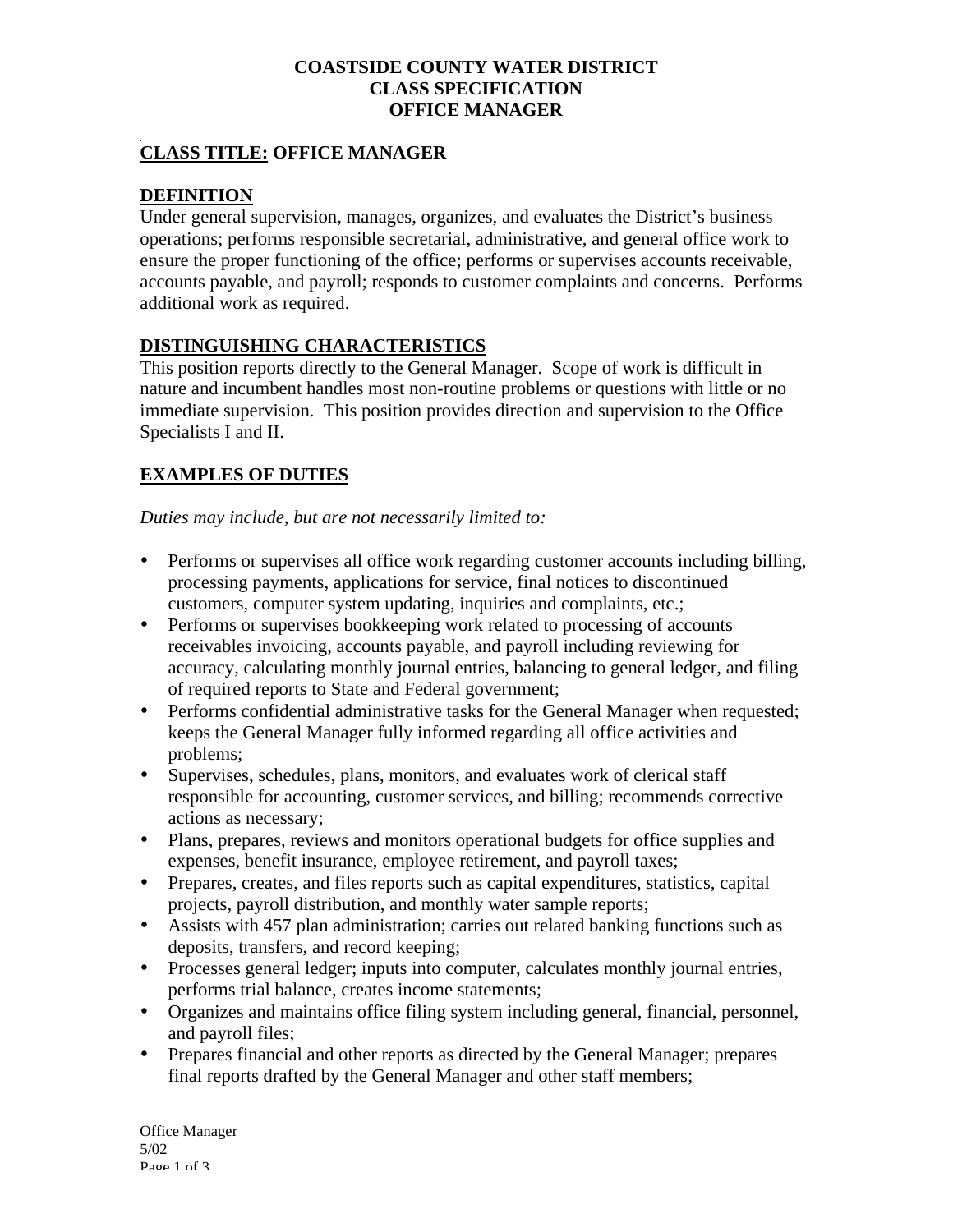#### **COASTSIDE COUNTY WATER DISTRICT CLASS SPECIFICATION OFFICE MANAGER**

- Sets up Board room and sets up recording system to tape monthly meetings; restores room order after meetings; prepares duplicate audiotapes and delivers to secretarial office for transcription; proofs and edits draft minutes of Board meetings and creates final draft for Board approval;
- Coordinates follow-up on resolutions and other Board of Directors action documents as directed; provides clerical support for Board members, and assists with election procedures and filing of forms;
- Oversees functioning of the computer system; administers computer software and hardware maintenance agreements; schedules training of other employees in the use of the computer system;
- Calculates, reports, and updates retirement plan, deferred compensation plans, and credit unions for all employees; attends necessary seminars throughout the year;
- Processes paperwork for new water service connections and collection of fees; supervises or performs bi-monthly billing of portable meters used for new construction, roadwork, sweeping the streets, etc.;
- Coordinates with water conservation staff in the mailout of water conservation bill stuffers;
- Provides staff support for District newsletter, customer service surveys, benchmarking studies, and disaster plan;
- Oversees the general condition and appearance of the office;inventories and orders office supplies.

# **MINIMUM QUALIFICATIONS**

*Any combination of education and experience that would provide the required knowledge and abilities is qualifying. A typical way to obtain the knowledge and abilities would be:*

# **Training and Experience:**

High School diploma or equivalent. Requires ten years of progressively responsible office administration, including three years in a supervisory role. Requires three years of experience in advanced accounting work including an understanding of general ledger, accounts receivable and payroll systems. Experience with a water district is preferred.

# **Knowledge of:**

- District rules, regulations, policies and activities
- Policies, procedures and functions related to water districts
- Financial accounting and management of budgets
- Principles and practices of supervision

# **Ability to:**

- Supervise, schedule, train and direct the work of assigned personnel
- Exercise good judgment, keep calm, and make appropriate decisions in emergency situations and under pressure
- Establish and maintain effective, pleasant, and cooperative working relationships with employees, officials and the general public
- Communicate well orally and in writing

Office Manager 5/02 Page 2 of 3